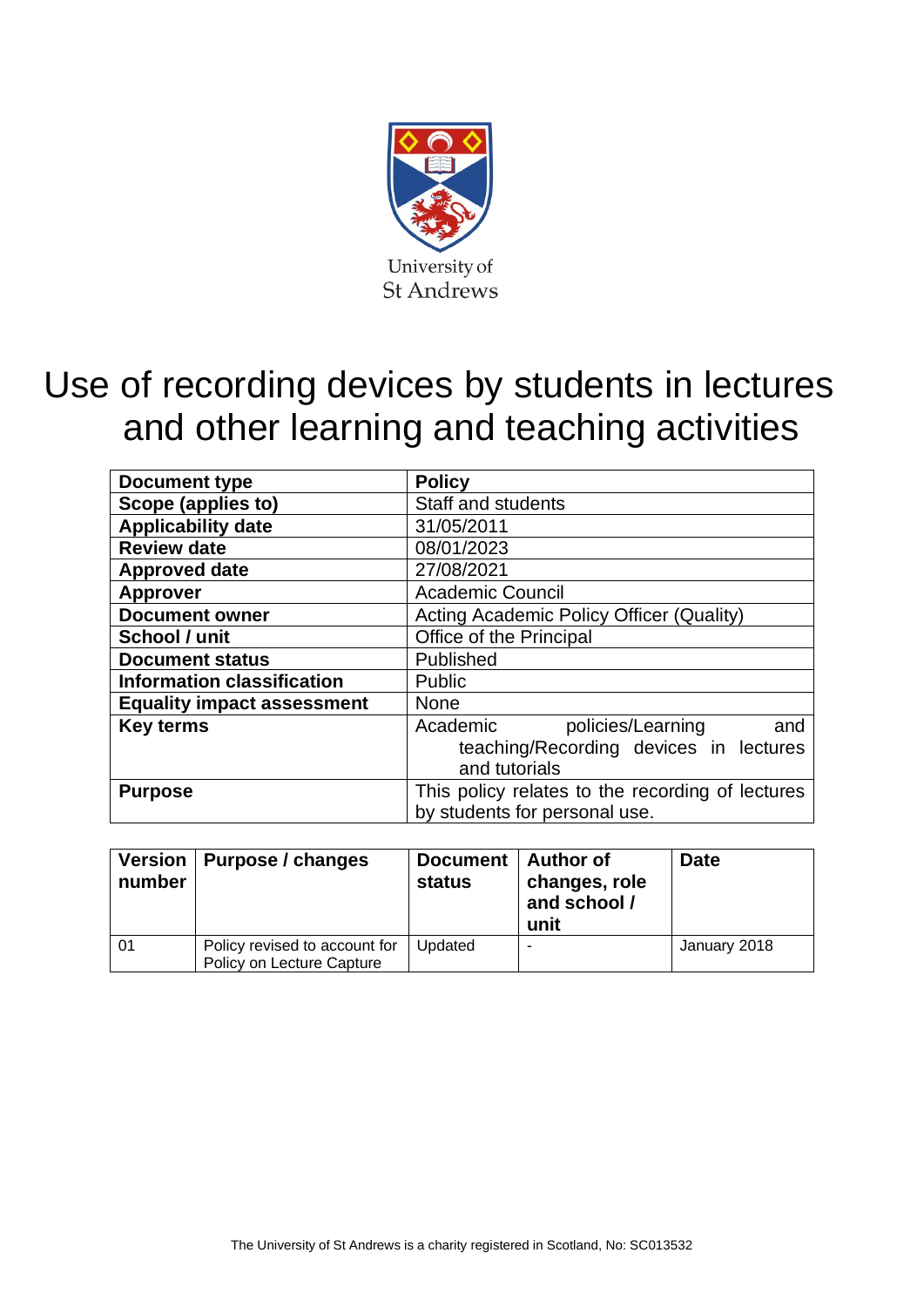#### **UNIVERSITY OF ST ANDREWS**

## **POLICY ON THE USE OF RECORDING DEVICES BY STUDENTS IN LECTURES AND OTHER LEARNING AND TEACHING ACTIVITIES**

### **1. Introduction**

- 1.1 Academic staff may choose to allow students to record their lecture for personal use. However, there is no obligation to do so in any case other than those authorised by Student Services as outlined from paragraph 1.4 onwards of this policy.
- 1.2 Students who are not authorised by Student Services to record lectures must request permission from the relevant academic member of staff prior to the lecture taking place.
- 1.3 Throughout this policy, reference is made explicitly to voice recording equipment. However, all recordings, including visual recordings using computers, phones, cameras etc, shall be subject to the same restrictions as outlined in paragraph 1.7 of this policy.
- 1.4 Under the Equality Act the University makes reasonable adjustments for students with disabilities which may include the use of recording devices in lectures, seminars and tutorials. This policy outlines the University's legal responsibilities for action by staff, as well as the obligations of students when using recording devices.
- 1.5 The use of recording devices (eg dictaphones, mobile phones or computer-based recording devices) in lectures **must** be allowed by academic staff if the student has been deemed eligible by Student Services because of their disability. It could be considered unlawful if a lecturer prevented a student who is eligible to use a recording device from making a recording for personal use.
- 1.6 Student Services inform module co-ordinators, lecturers and tutors of any student entitlements through the current electronic systems such as E-vision and MMS.
- 1.7 Student agreements are held by Student Services and, if a student has not signed the agreement, he or she will not be authorised to use a recording device until this takes place.
- 1.8 Students who are authorised by Student Services to use a recording device in lectures are obliged to agree in writing to the undernoted conditions.

#### **2. Lectures**

- 2.1 Recordings are for personal use only and must not be further distributed to any other party through any medium except for the purpose of creating a single written transcription for sole use of the authorised student.
- 2.2 Both the University and the lecturer concerned own the rights to any recording made of a lecture and also own the rights to the electronic distribution of a lecture. Any unauthorised commercial exploitation of recorded material is prohibited.
- 2.3 Any recorded material used in a written assessment must be acknowledged and correctly referenced within the student's text and, if the student does not understand how to do this correctly, they should seek advice from academic staff.
- 2.4 Misuse of recorded material (including unauthorised redistribution within or outwith the University, plagiarism or posting on social media) will be deemed a form of misconduct and/or an infringement of copyright. This could result in the University taking disciplinary action against the student(s) concerned under the appropriate University policies.
- 2.5 All recordings must be destroyed after the successful completion of a student's studies.